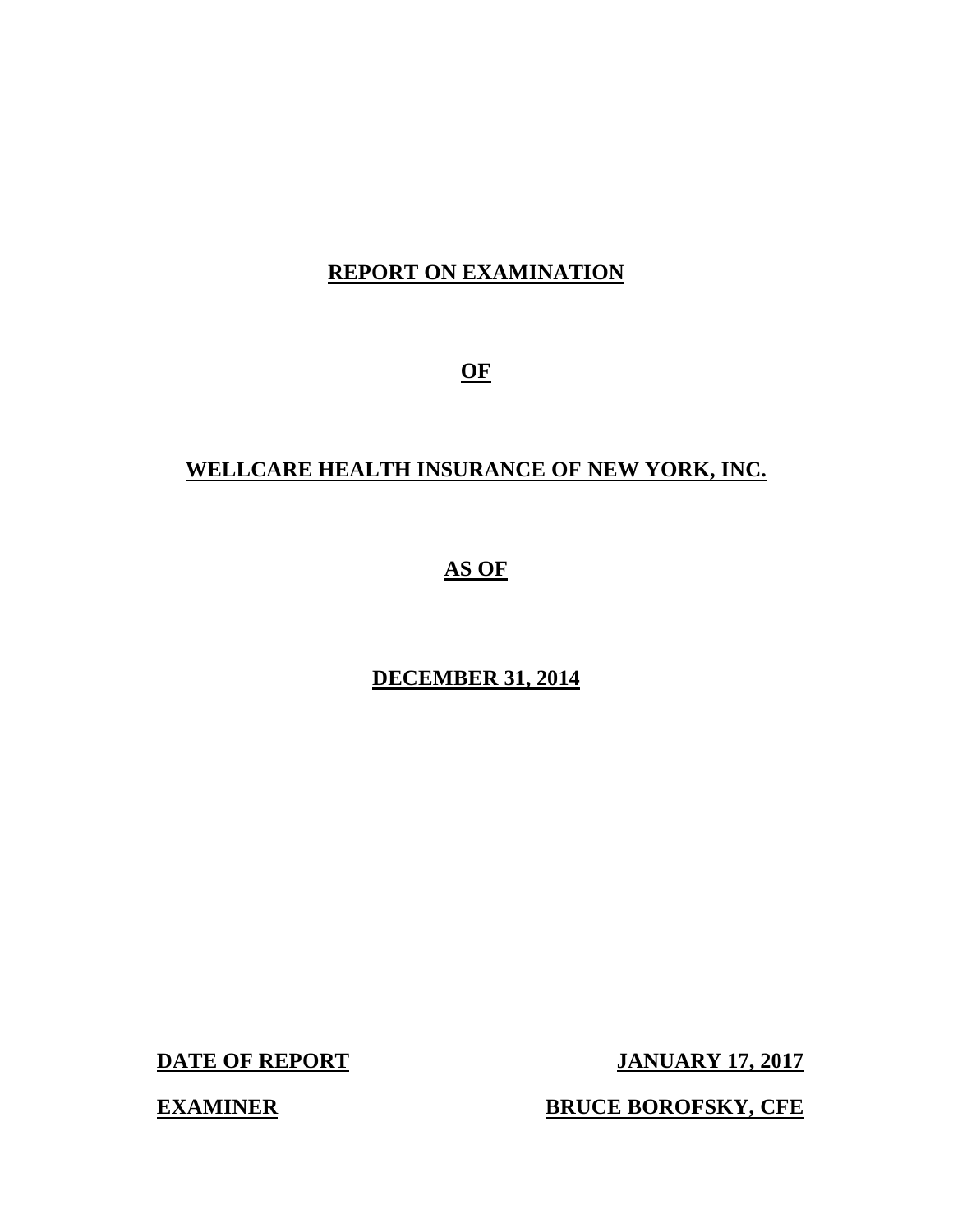#### **TABLE OF CONTENTS**

## **ITEM NO.**

#### **PAGE NO.**

|    | Scope of the examination                                             | $\overline{2}$ |
|----|----------------------------------------------------------------------|----------------|
| 2. | Description of the Company                                           | 4              |
|    | A. Corporate governance<br>B. Territory and plan of operation        | 5<br>6         |
|    | C. Holding company system<br>D. Investments<br>E. Reinsurance        | 9<br>10        |
| 3. | <b>Financial statements</b>                                          | 10             |
|    | A. Balance sheet<br>B. Statement of revenue and expenses and surplus | 11<br>12       |
| 4. | Subsequent events                                                    | 14             |
| 5. | Compliance with prior report on examination                          | 15             |
| 6. | Summary of comments and recommendations                              | 17             |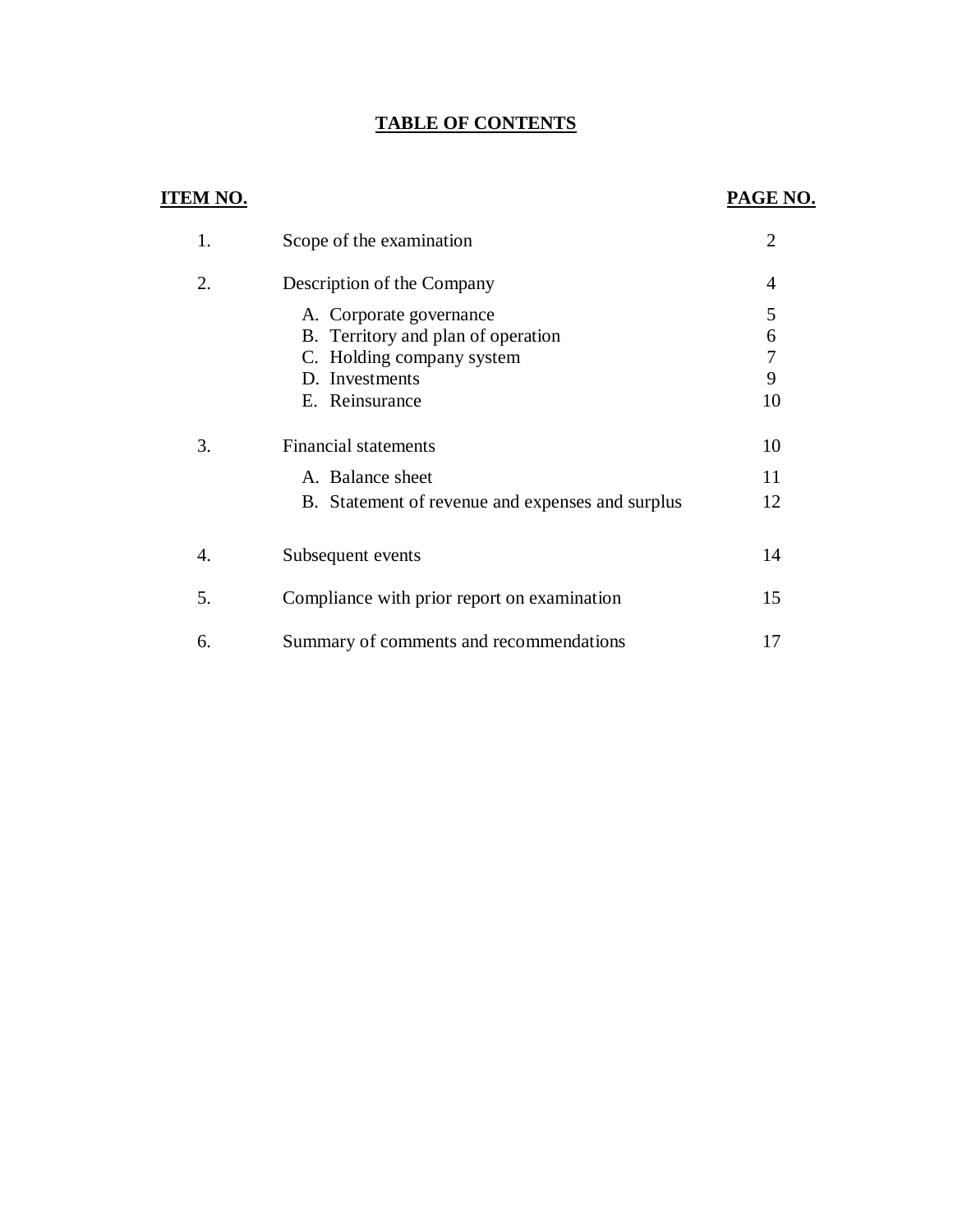

## NEW YORK STATE DEPARTMENT<sub>of</sub> FINANCIAL SERVICES

Andrew M. Cuomo **Maria T. Vullo** Maria T. Vullo Maria T. Vullo Maria T. Vullo Maria T. Vullo Maria T. Vullo Maria T. Vullo

Governor Superintendent Superintendent Superintendent Superintendent Superintendent Superintendent Superintendent Superintendent Superintendent Superintendent Superintendent Superintendent Superintendent Superintendent Sup

January 17, 2017

 Honorable Maria T. Vullo Superintendent of Financial Services Albany, New York 12257

Madam:

 Pursuant to the requirements of the New York Insurance Law, and acting in accordance with the instructions contained in Appointment Number 31495, dated June 21, 2016, attached hereto, I have made an examination into the condition and affairs of WellCare Health Insurance of New York, Inc., an accident and health insurer licensed pursuant to the provisions of Article 42 of the New York Insurance Law, as of December 31, 2014, and respectfully submit the following report thereon.

 The examination was conducted at the main administrative office of WellCare Health Insurance of New York, Inc., located at 8735 Henderson Road, Tampa, Florida.

 Wherever the designations the "Company" or "WHINY" appear herein, without qualification, they should be understood to indicate WellCare Health Insurance of New York, Inc.

 Wherever the designation the "Department" appears herein, without qualification, it should be understood to indicate the New York State Department of Financial Services.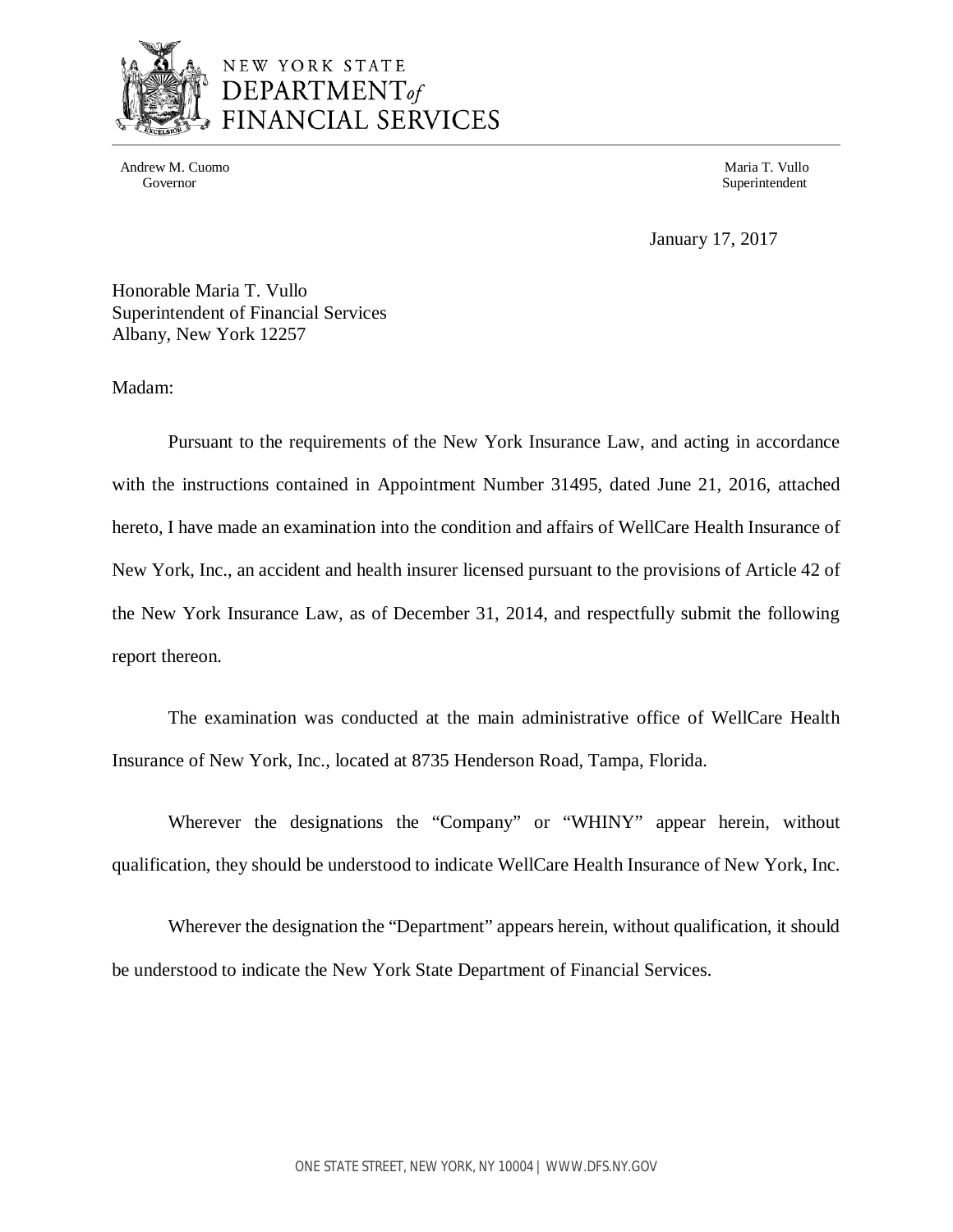#### **1. SCOPE OF THE EXAMINATION**

 The previous examination of WHINY was conducted as of December 31, 2009. This examination of the Company was a financial examination as defined in the National Association of Insurance Commissioners ("NAIC") *Financial Condition Examiners Handbook, 2015 Edition*  (the "Handbook") and covered the five-year period from January 1, 2010 through December 31, 2014. The examination was conducted observing the guidelines and procedures in the Handbook, and transactions occurring subsequent to December 31, 2014 were reviewed where deemed appropriate by the examiner.

 The examination was conducted on a risk-focused basis in accordance with the provisions of the Handbook, which provides guidance for the establishment of an examination plan based on the examiner's assessment of risk in the Company's operations and utilizes that evaluation in formulating the nature and extent of the examination. The examiner planned and performed the examination to evaluate the Company's current financial condition, as well as to identify prospective risks that may threaten the future solvency of the Company.

 The examiner identified key processes, assessed the risks within those processes and assessed the internal control systems and procedures used to mitigate those risks. The examination also included an assessment of the principles used and significant estimates made by management, an evaluation of the overall financial statement presentation, and determined management's compliance with the Department's statutes and guidelines, Statutory Accounting Principles, as adopted by the Department, and NAIC annual statement instructions.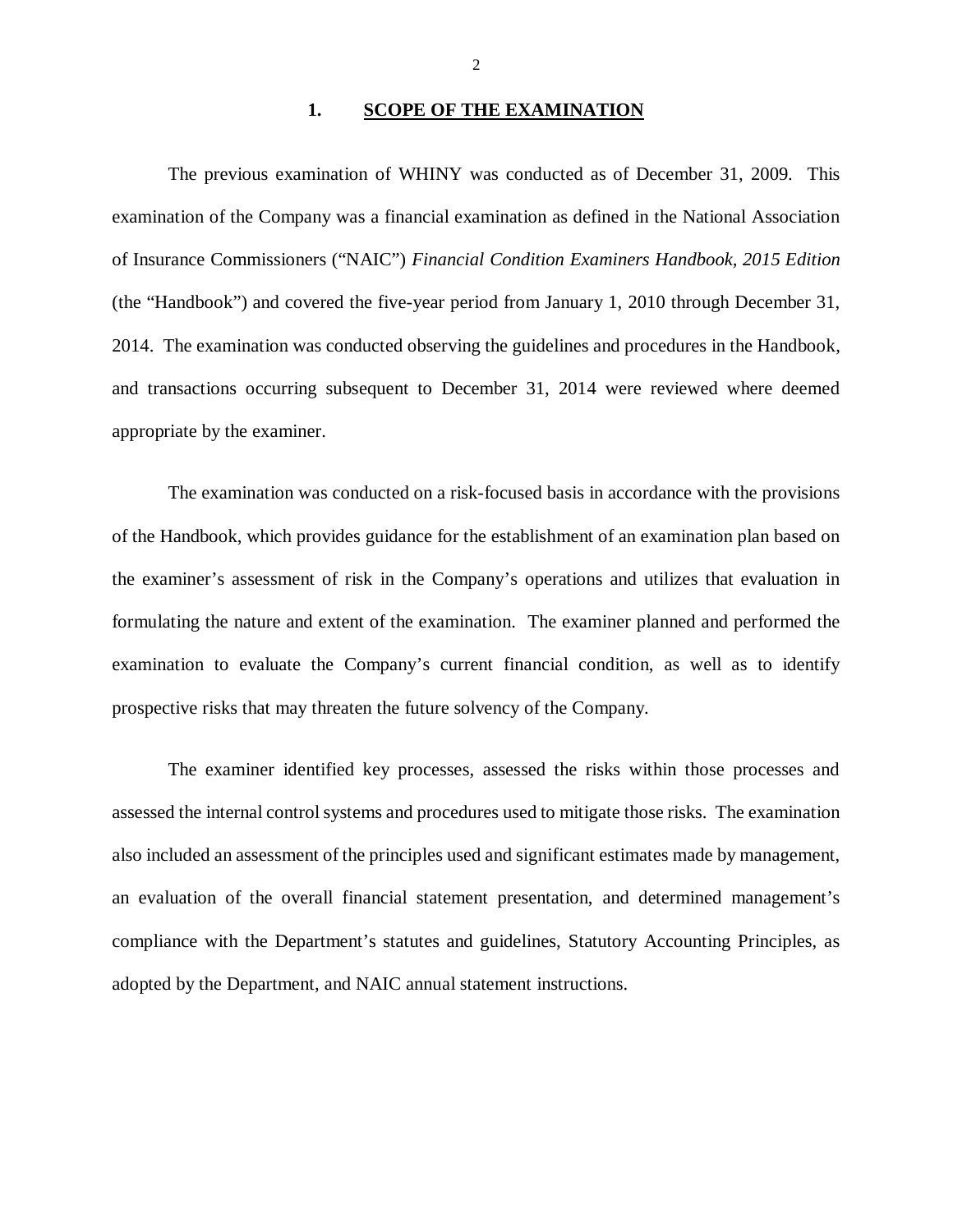Information concerning the Company's organizational structure, business approach and control environment were utilized to develop the examination approach. The examination evaluated the Company's risks and management activities in accordance with the NAIC's nine branded risk categories. These categories are as follows:

- Pricing/Underwriting
- Reserving
- Operational
- **Strategic**
- **Credit**
- **Market**
- **Liquidity**
- Legal
- **Reputational**

The examination also evaluated the Company's critical risk categories in accordance with

the NAIC's ten critical risk categories. These categories are as follows:

- **Valuation/Impairment of Complex or Subjectively Valued Invested Assets**
- **Liquidity Considerations**
- **Appropriateness of Investment Portfolio and Strategy**
- **Appropriateness/Adequacy of Reinsurance Program**
- Reinsurance Reporting and Collectability
- Underwriting and Pricing Strategy/Quality
- Reserve Data
- **Reserve Adequacy**
- Related Party/Holding Company Considerations
- Capital Management

 The Company was audited annually, for the years 2010 through 2014 by the accounting firm Deloitte & Touché LLP ("D&T"). The Company received an unmodified opinion in each of those years. Certain audit workpapers of D&T were reviewed and relied upon in conjunction with this examination. The Company has an internal audit department which has been given the task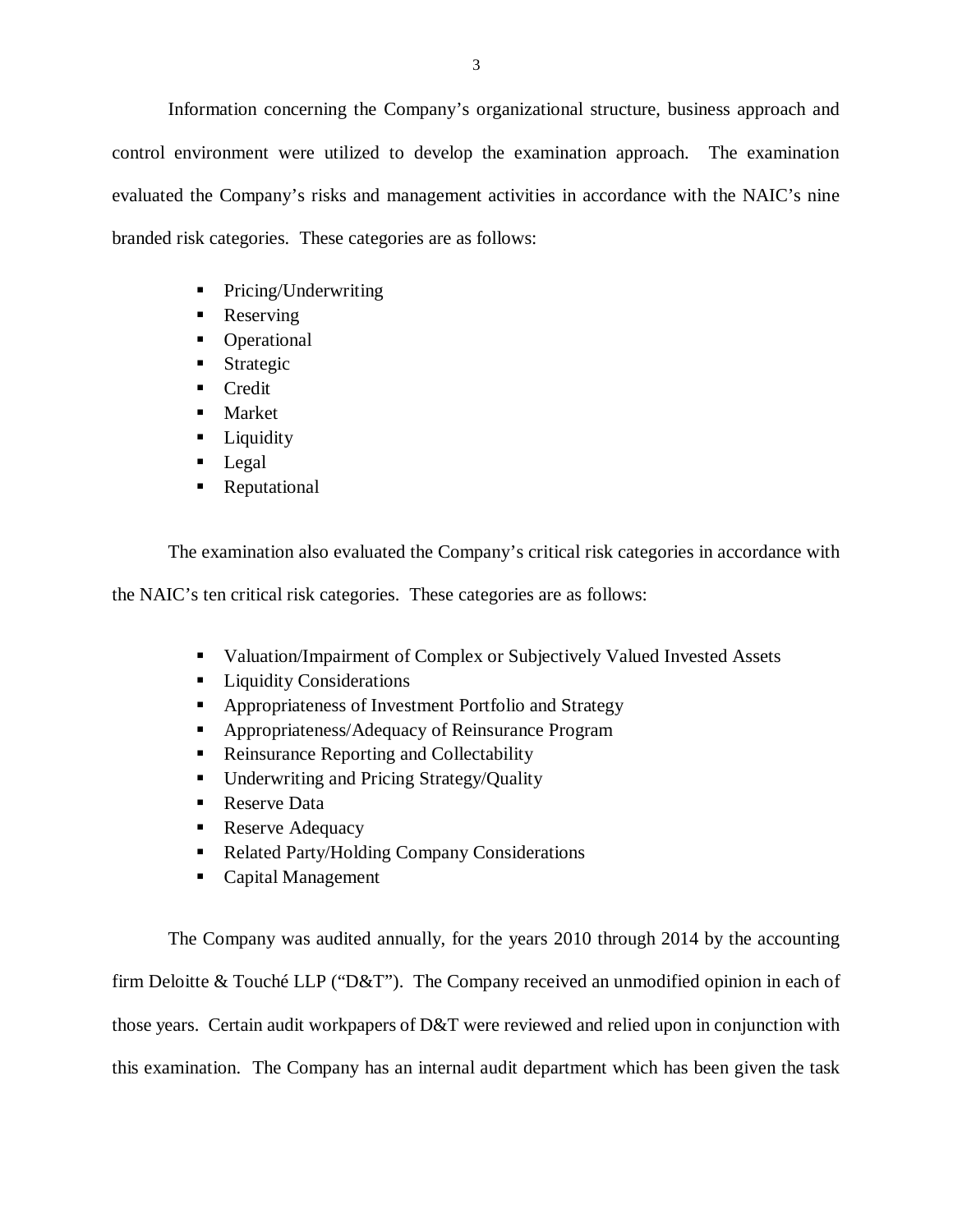of assessing the Company's internal control structure. The examiners also reviewed the Company's Enterprise Risk Management program.

 The examiner reviewed the corrective actions taken by the Company with respect to the recommendations concerning financial issues contained in the prior report on examination. The results of the examiner's review are contained in Item No. 5 of this report.

 This report on examination is confined to financial statements and comments on those matters which involve departures from laws, regulations or rules, or which are deemed to require an explanation or description.

#### **2. DESCRIPTION OF THE COMPANY**

 The Company was incorporated as the Stonebridge Insurance Company, a property and casualty insurer, under the Laws of New York on April 6, 1993. On December 12, 1997, the Company was licensed to write property and casualty insurance, and on August 14, 2000, adopted the name Stone Harbor Insurance Company. During this time and until 2007, the Company did not conduct any business.

 The Company was acquired by the WellCare Management Group, Inc. ("WMG"), pursuant to a stock purchase agreement, which was approved by the Department on August 6, 2006. WMG is a wholly-owned subsidiary of WellCare Health Plans, Inc., a publicly traded health benefits company. On November 29, 2006, the Company's name was changed from Stone Harbor Insurance Company to WellCare Health Insurance of New York, Inc. Simultaneously, the Company converted from a property and casualty insurer to an accident and health insurer, and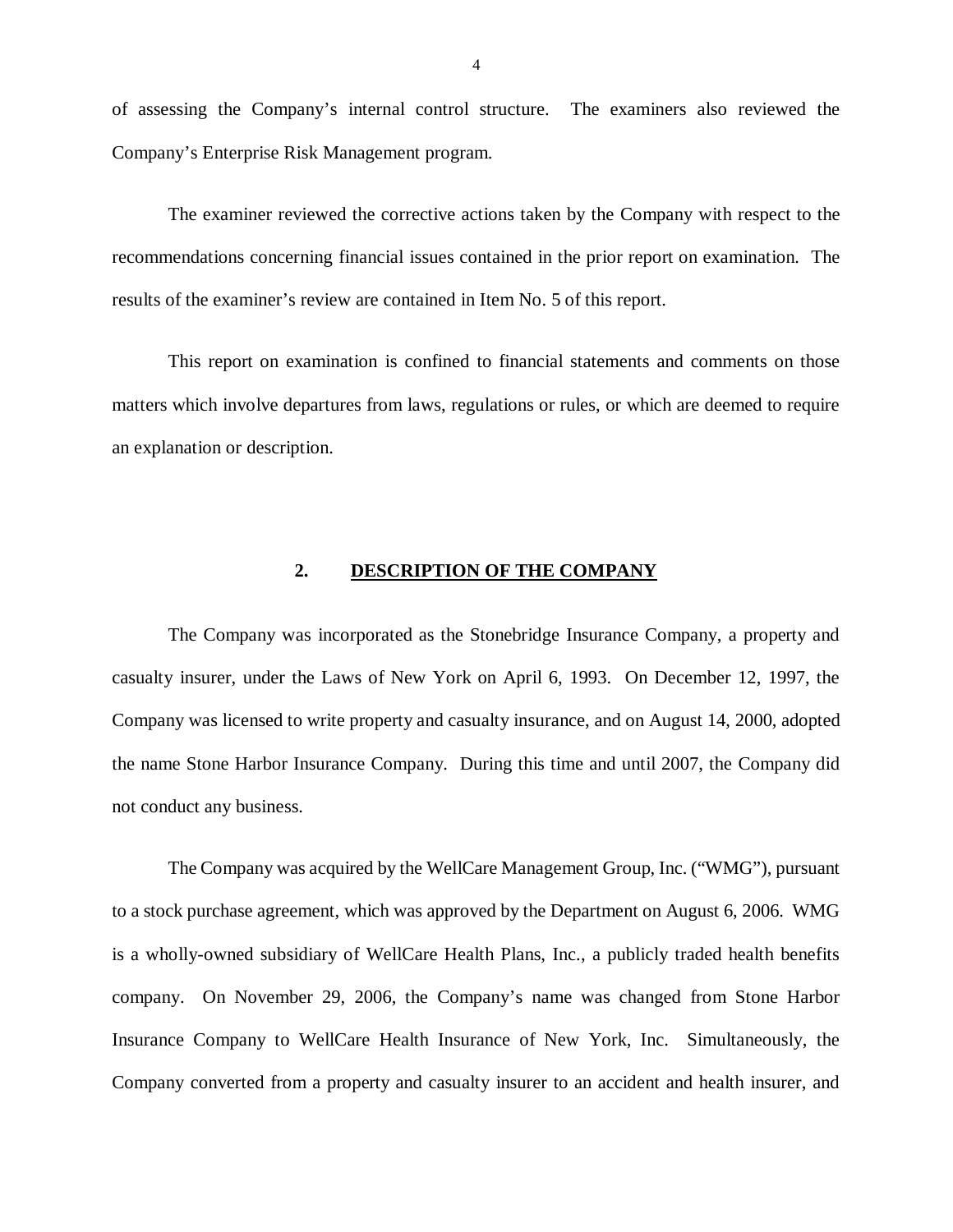<span id="page-6-0"></span> was authorized to write accident and health insurance under Section 1113(a)(3) of the New York Insurance Law.

#### A. Corporate Governance

 Pursuant to the Company's Charter and By-Laws, management of the Company is to be vested in a Board of Directors consisting of not less than seven, nor more than eleven members. As of December 31, 2014, the Company's board of directors consisted of seven members, as follows:

| Name and Address           | <b>Principal Business Affiliation</b>       |
|----------------------------|---------------------------------------------|
| Andrew L. Asher            | Chief Financial Officer and Treasurer,      |
| Tampa, Florida             | WellCare Health Insurance of New York, Inc. |
| Kenneth A. Burdick         | President,                                  |
| Tampa, Florida             | WellCare Health Insurance of New York Inc.  |
| John Burke                 | President,                                  |
| Rockville Centre, New York | WellCare of New York, Inc.                  |
| Maurice S. Hebert          | CAO and Assistant Treasurer,                |
| Lutz, Florida              | WellCare Health Insurance of New York, Inc. |
| Michael R. Polen           | Senior Vice President of Operations,        |
| Tampa, Florida             | WellCare Health Plans, Inc.                 |
| David T. Reynolds          | Director,                                   |
| Deerfield, Illinois        | WellCare of New York, Inc.                  |
| Blair W. Todt              | Secretary and Senior Vice President,        |
| Odessa, Florida            | WellCare Health Insurance of New York, Inc. |

 Daniel Paquin resigned effective September 16, 2013 Walt Copper resigned effective September 16, 2013 Alec Cunninham resigned effective September 16, 2013 Thomas Tran resigned effective November 14, 2014 Lisa Iglesias resigned effective December 15, 2014

 The By-Laws of the Company establish the requirement that there be one regular meeting of the Board each year. The minutes of all meetings of the board of directors held during the examination period were reviewed. All such meetings were well attended.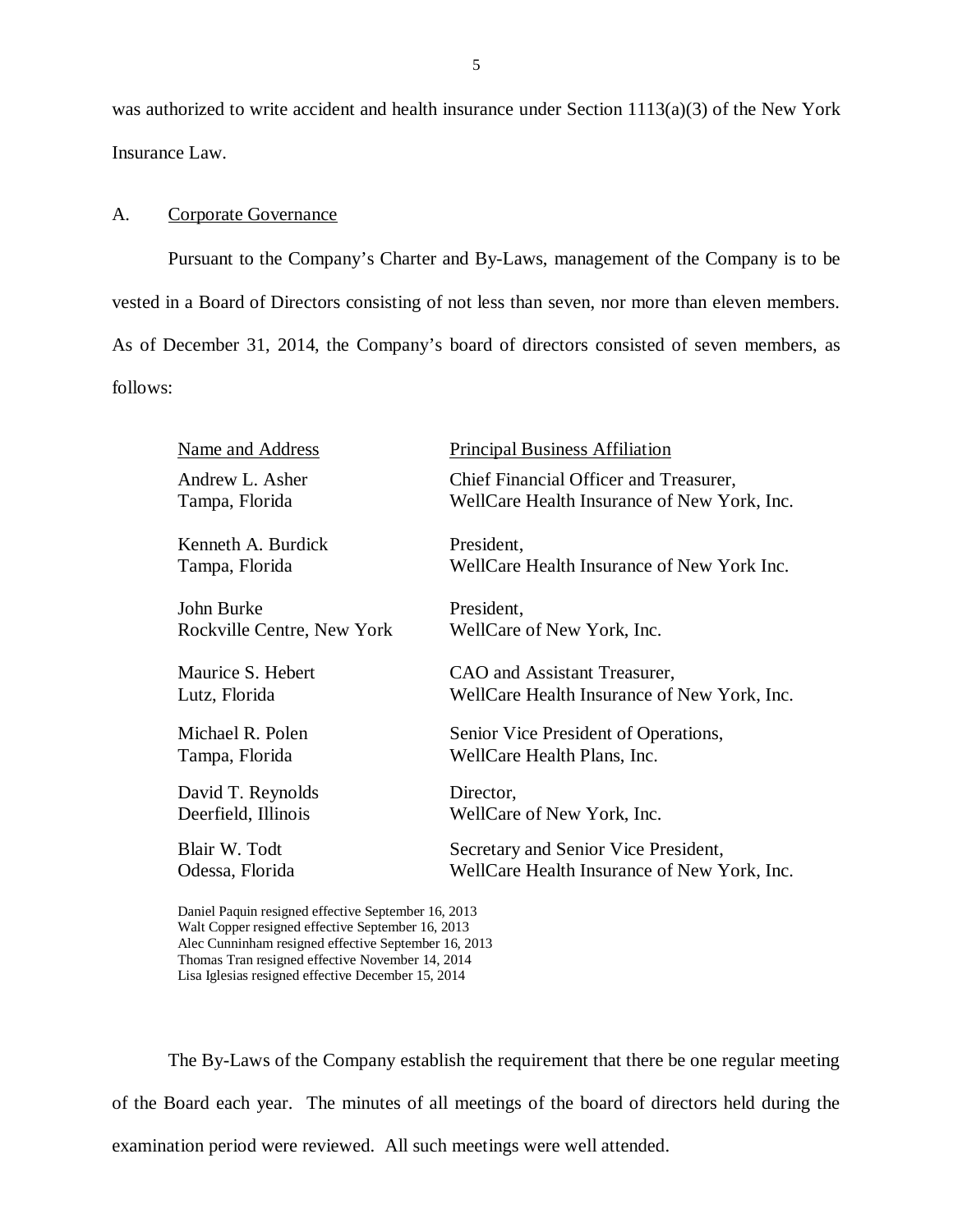Section 312(b) of the New York Insurance Law states the following:

 "A copy of the report on examination shall be furnished by such insurer or other person to each member of its board of directors and each such member shall sign a statement which shall be retained in the insurer's files confirming that such member has received and read such report."

The Company's board members did not sign a statement confirming that each such member

had received and read the prior report on examination (as of December 31, 2009).

 It is recommended that the Company and its board of directors comply with the requirements of Section 312(b) of the New York Insurance Law.

The principal officers of the Company as of December 31, 2014 were as follows:

| Name               | Title                                        |
|--------------------|----------------------------------------------|
| Kenneth A. Burdick | President                                    |
| Blair W. Todt      | Secretary and Senior Vice President          |
| Andrew L. Asher    | CFO and Treasurer                            |
| Maurice S. Hebert  | Asst. Treasurer and Chief Accounting Officer |

#### B. Territory and Plan of Operation

 WHINY is an accident and health insurer licensed pursuant to the provisions of Article 42 of the New York Insurance Law. As of December 31, 2014, the Company was licensed to conduct business only in the state of New York.

 The Company started offering Medicare private fee-for-service ("PFFS") under a license granted by the Centers for Medicare and Medicaid Services ("CMS"), in January 2007 and stopped when its license expired on December 31, 2009. A PFFS plan is a Medicare Advantage organization which offers Medicare beneficiaries coverage through an indemnity insurer. Under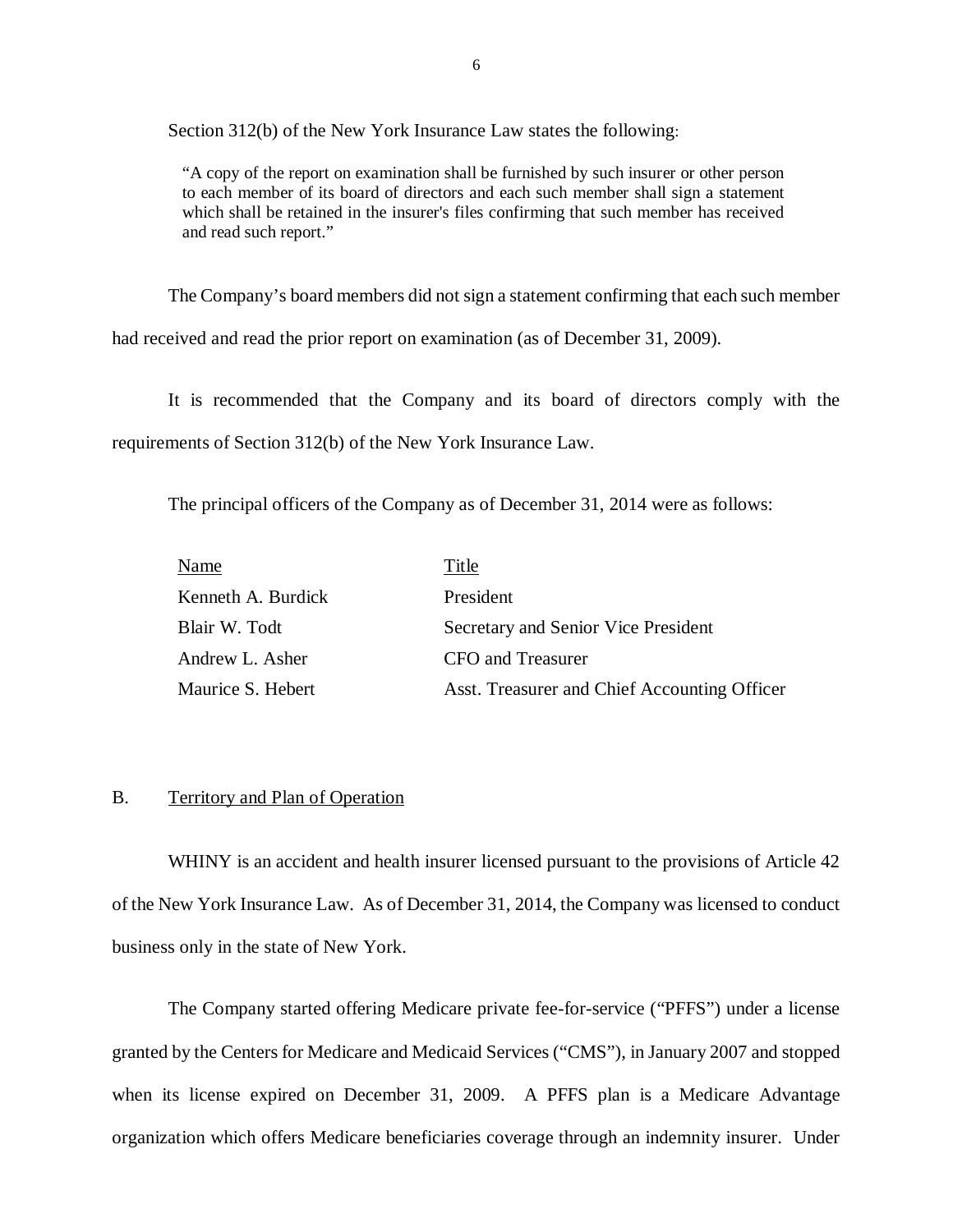<span id="page-8-0"></span> this plan, beneficiaries can see any provider who is eligible to receive payment from Medicare and agrees to accept payment from the PFFS plan. PFFS insurers do not underwrite beneficiaries for coverage. Rather, beneficiaries enroll in a PFFS plan as they enroll in any Medicare Advantage plan, rather than through original Medicare.

New York Insurance Law §7402 states in part:

 "The superintendent may apply under this article for an order directing him to rehabilitate a domestic insurer which… (i) Has ceased to do the business of insurance for a period of one year as provided in subsection (b) of section one thousand two hundred three of this chapter."

 Effective January 1, 2010, the Company discontinued its sole line of business, and as of such date did not renew coverage for existing members and discontinued accepting new members. As a result, the Superintendent of Financial Services has the authority, under the above cited Law, to apply for an order directing her to rehabilitate the Company. The Company is in discussion with the Department with regard to its future operations.

 Based upon the line of business for which the Company is licensed to write, the Company is required to maintain a minimum capital in the amount of \$300,000, pursuant to Section 4204(b)(2) of the New York Insurance Law.

 The Company's authorized control level Risk-Based Capital ("RBC") was \$19,930 as of December 31, 2014. Its total adjusted capital was \$12,062,383, yielding an RBC ratio of 60,523.7% for 2014.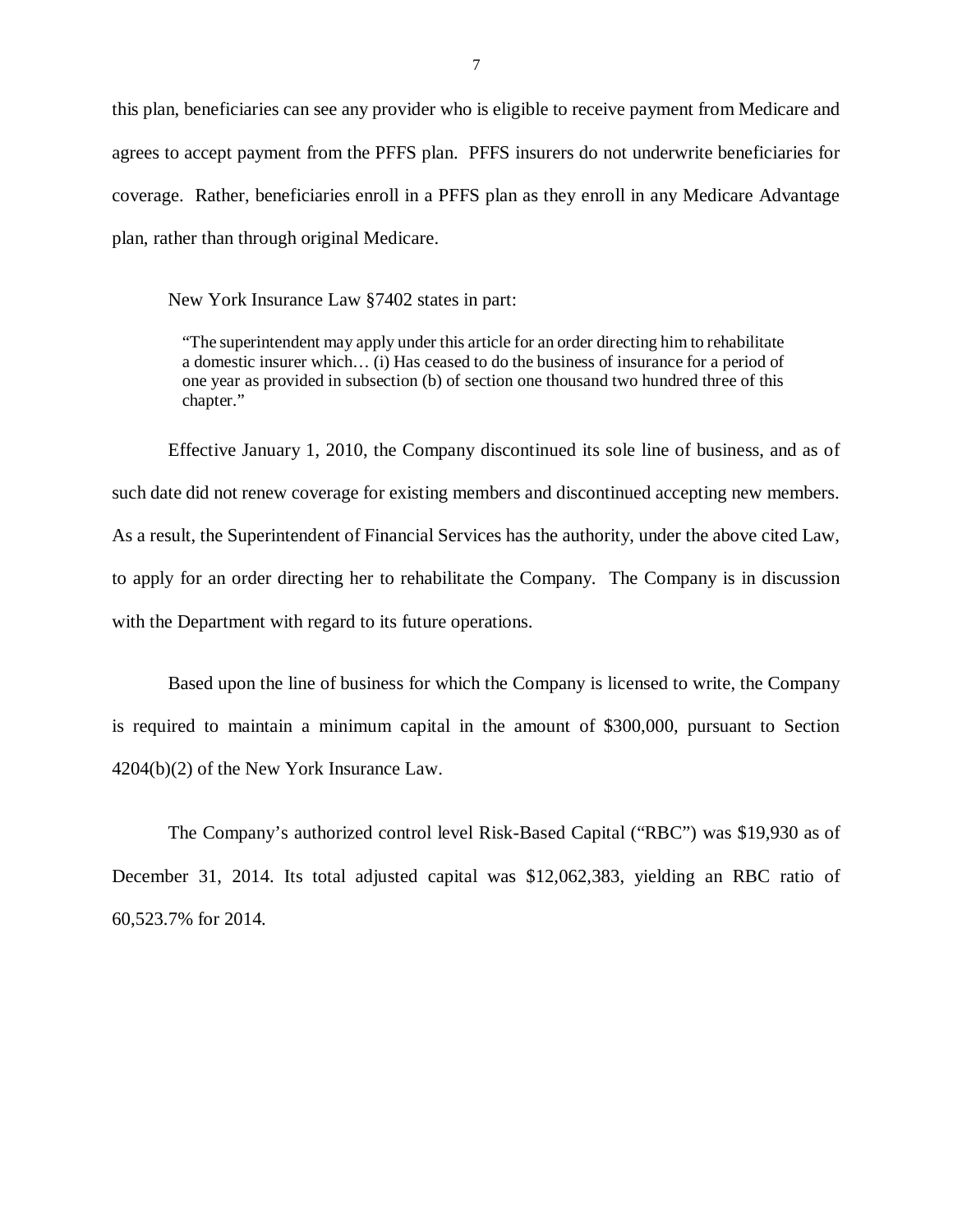#### C. Holding Company System

WellCare Health Insurance of New York, Inc. is a wholly-owned subsidiary of the WellCare Management Group, Inc. ("WMG"), which, in turn, is a direct wholly-owned subsidiary of WCG Health Management, Inc. ("WCGHM"). WCGHM is a direct, wholly-owned subsidiary of WellCare Health Plans, Inc., a publicly traded Delaware corporation listed on the New York Stock Exchange.

The structure of the Company's holding company system, as of December 31, 2014, was as follows:



 As a subsidiary of The WellCare Management Group, Inc., the Company is required to file registration statements pursuant to the requirements of Article 15 of the New York Insurance Law and Insurance Regulation No. 52 (11 NYCRR 80). All pertinent filings made during the examination period regarding the aforementioned statute and regulation were reviewed. No problem areas were encountered.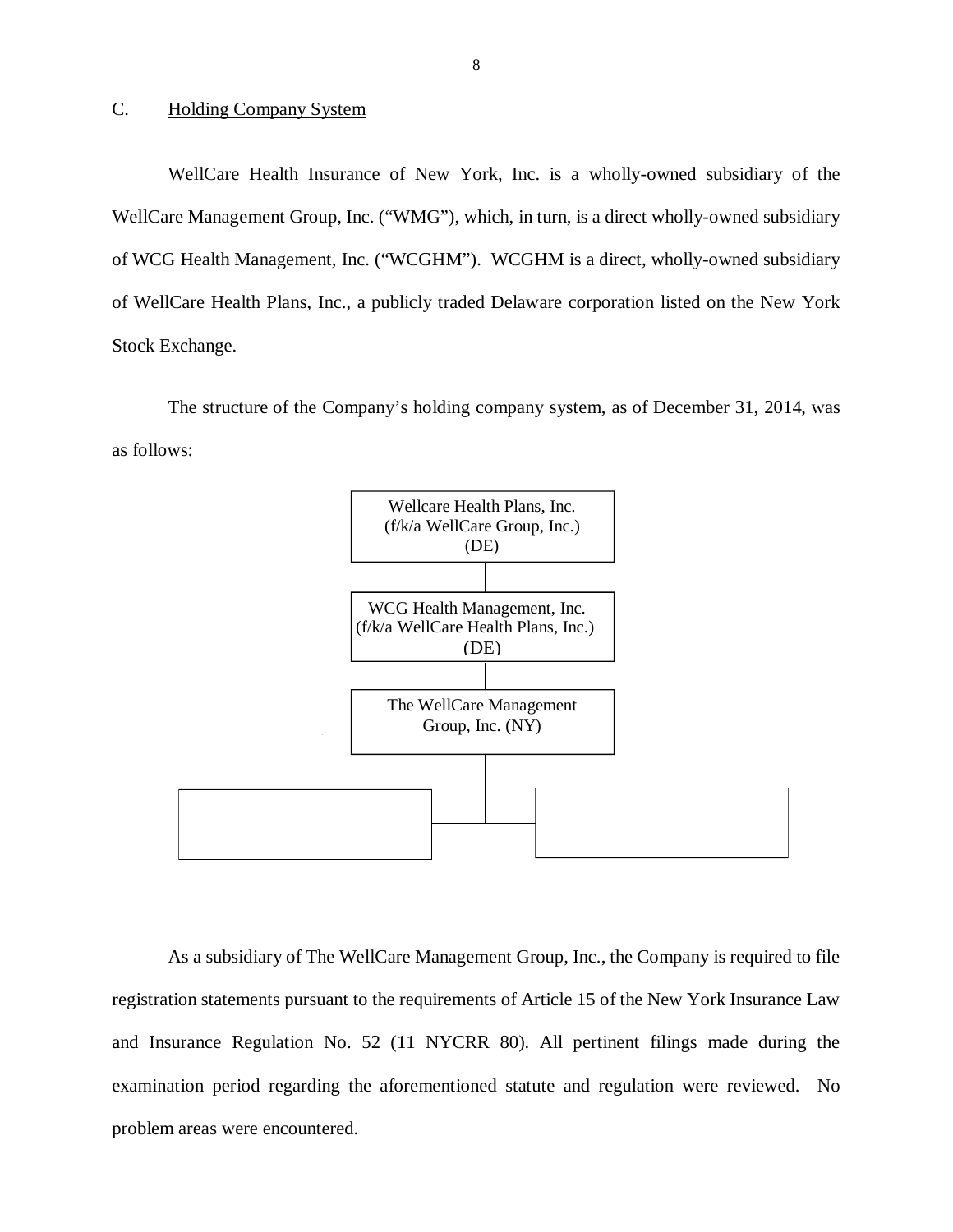<span id="page-10-0"></span> The following is a description of the inter-company agreements in effect as of the examination date:

#### Comprehensive Health Management, Inc.

 WHINY has an affiliated management agreement with Comprehensive Health Management, Inc. ("CHMI") to provide certain management, administrative services and claims processing services. CHMI is responsible for all of the administrative employees' payroll and business expenses. Additionally, CHMI is responsible for maintaining data processing equipment and software. The management agreement provides for estimated monthly cost based on 10.25% of gross premium revenue received depending on the Company's membership, adjusted quarterly to reflect actual cost. There were no amounts due to or from CHMI at December 31, 2014.

#### Tax Allocation Agreement

 The Company was added to an existing Intercompany Tax Allocation Agreement between its ultimate Parent, WellCare Health Plans, Inc., its intermediate Parent, WCG Health Management, Inc., and other members in its holding company system on August 21, 2006, via a second amendment to the agreement. This agreement with amendments was approved by the Department on July 26, 2006.

#### D. Investments

Section 1409 of the New York Insurance Law states the following, in part:

 "…no domestic insurer shall have more than ten percent of its admitted assets as shown by its last statement on file with the superintendent invested in, or loaned upon, the securities (including for this purpose certificates of deposit, partnership interests and other equity interests) of any one institution."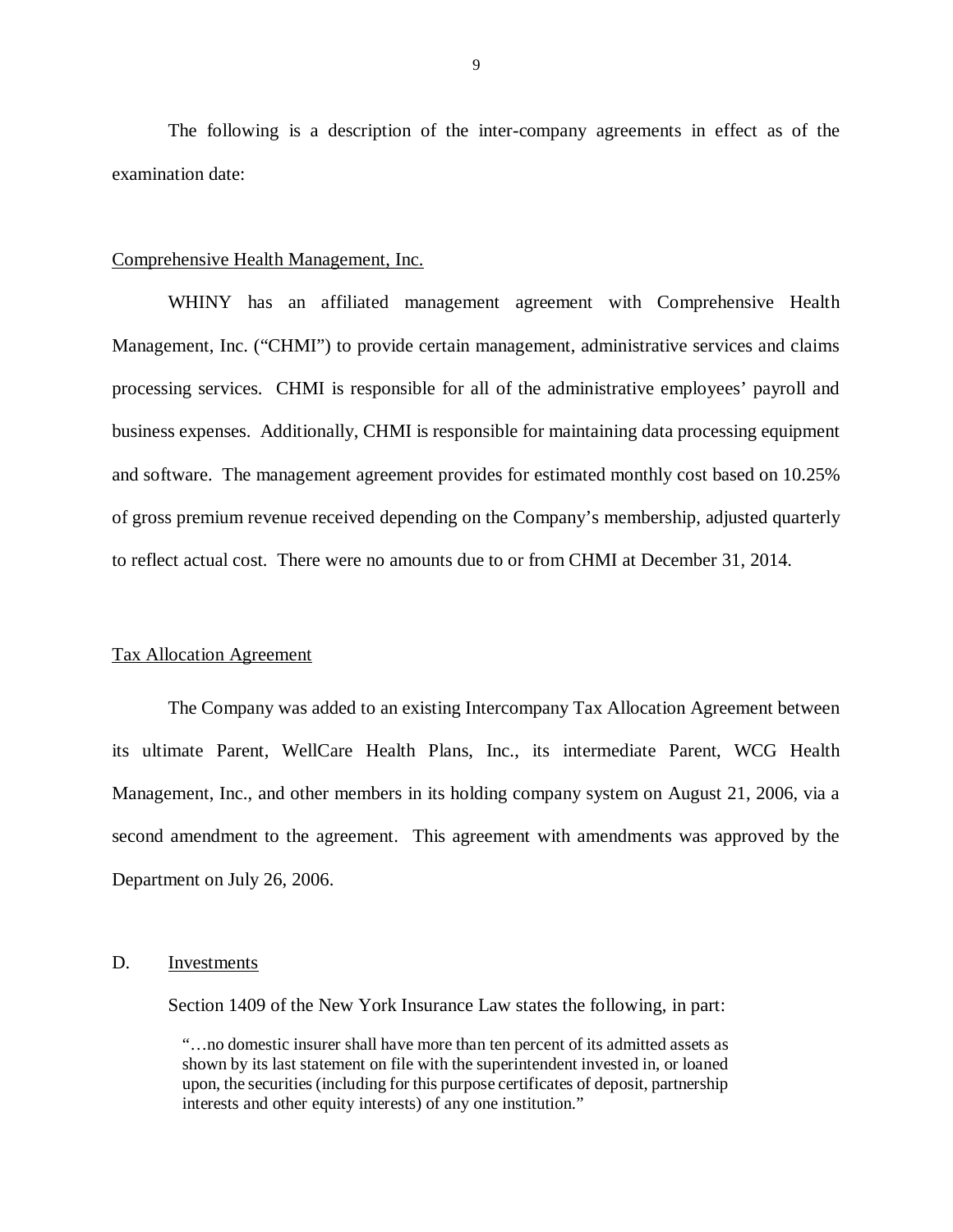<span id="page-11-0"></span> As of the examination date, WHINY held a bond issued by Bank of America Corporation (CUSIP ID 06051G-EG-0) in the amount of \$2,062,860 (Book/Adjusted Carrying Value), which exceeded the investment limitation by \$952,149.

 It is recommended that the Company comply with Section 1409 of the New York Insurance Law by investing no more than ten percent of its admitted assets in any one institution. It is noted that the Company complied with this recommendation as of June 30, 2015.

#### E. Reinsurance

The Company did not assume or cede any reinsurance during the examination period.

#### **3. FINANCIAL STATEMENTS**

 The following statements show the assets, liabilities, capital and surplus as of December 31, 2014 as contained in the Company's 2014 filed annual statement, a condensed summary of operations and a reconciliation of the surplus account for each of the years under review.

 Deloitte & Touché LLP ("D&T") was retained by the Company to audit the Company's combined statutory basis statements of financial position as of December 31<sup>st</sup> of each year in the examination period, and the related statutory-basis statements of operations, surplus, and cash flows for the year then ended. D&T concluded that the statutory financial statements presented fairly, in all material respects, the financial position of the Company at the respective audit dates. Balances reported in these audited financial statements were reconciled to the corresponding years' annual statements with no discrepancies noted.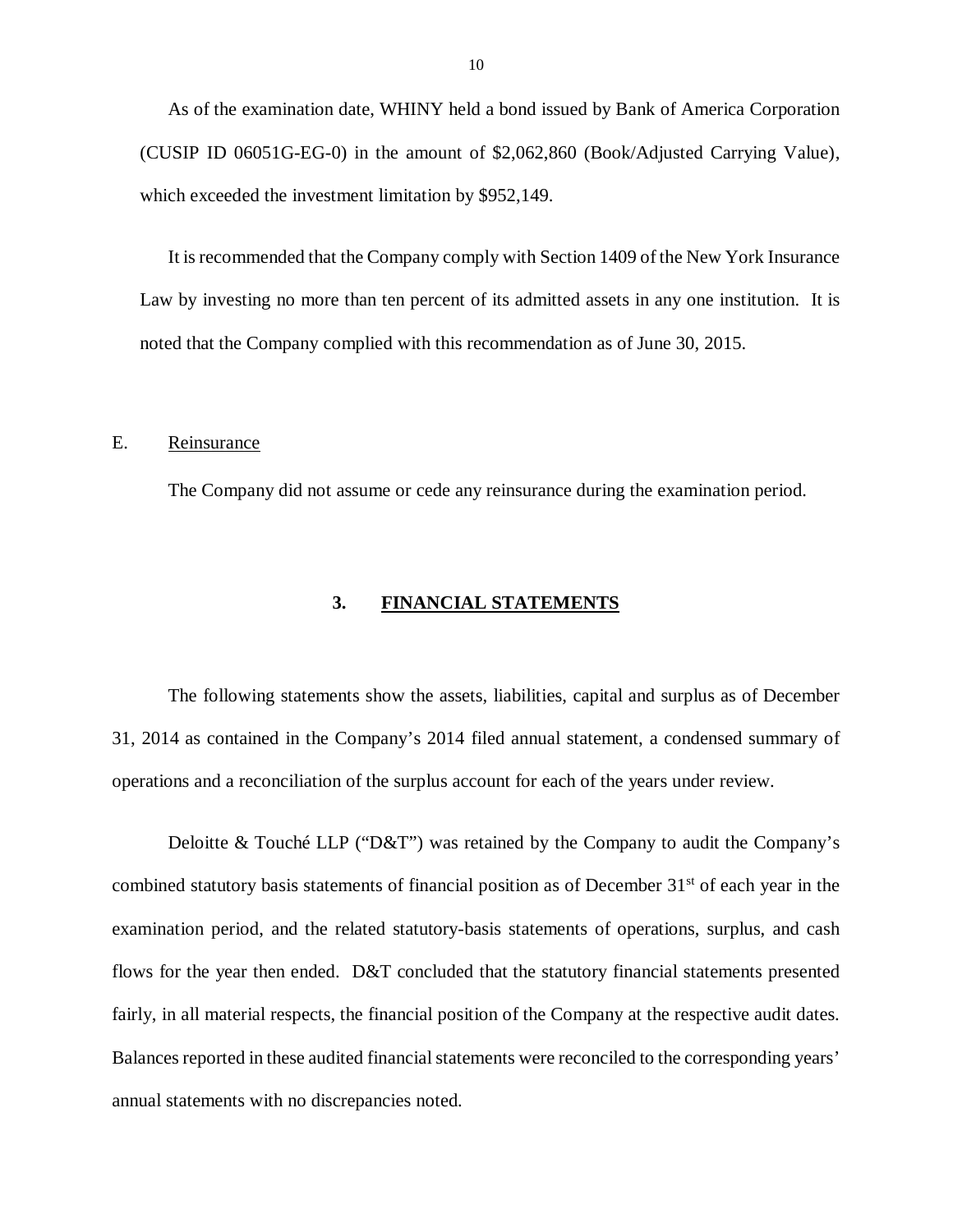## A. Balance Sheet

| <b>Assets</b>                                                          |    |              |
|------------------------------------------------------------------------|----|--------------|
| <b>Bonds</b>                                                           |    | \$2,598,491  |
| Cash, cash equivalents, and short-term                                 |    |              |
| investments                                                            |    | 9,434,061    |
| Investment income due and accrued                                      |    | 28,822       |
| Current federal and foreign income tax                                 |    |              |
| recoverable and interest thereon                                       |    | $\theta$     |
| Net deferred tax asset                                                 |    | 1,120        |
| State tax recoverable                                                  |    | 195          |
| <b>Total assets</b>                                                    |    | \$12,062,689 |
| Liabilities                                                            |    |              |
| Claims unpaid                                                          | \$ | $\theta$     |
| Unpaid claims adjustment expenses                                      |    | $\theta$     |
| General expenses due or accrued                                        |    | $\theta$     |
| Current federal $&$ foreign income tax payable and<br>interest thereon |    | 73           |
| Amounts due to parent, subsidiaries and affiliates                     |    | 4            |
| Unclaimed property payable                                             |    | 229          |
| <b>Total liabilities</b>                                               | \$ | 306          |
| <b>Capital and Surplus</b>                                             |    |              |
| Common capital stock                                                   | \$ | 700,000      |
| Gross paid in and contributed surplus                                  |    | 4,954,683    |
| Unassigned funds (surplus)                                             |    | 6,407,700    |
| Total capital and surplus                                              |    | \$12,062,383 |
| Total liabilities, capital and surplus                                 |    | \$12,062,689 |

 Note: The Internal Revenue Service has not conducted any audits of the federal income tax returns filed on behalf of the Company through tax year 2014. The examiner is unaware of any potential exposure of the Company to any tax assessments, and no liability has been established herein relative to such contingency.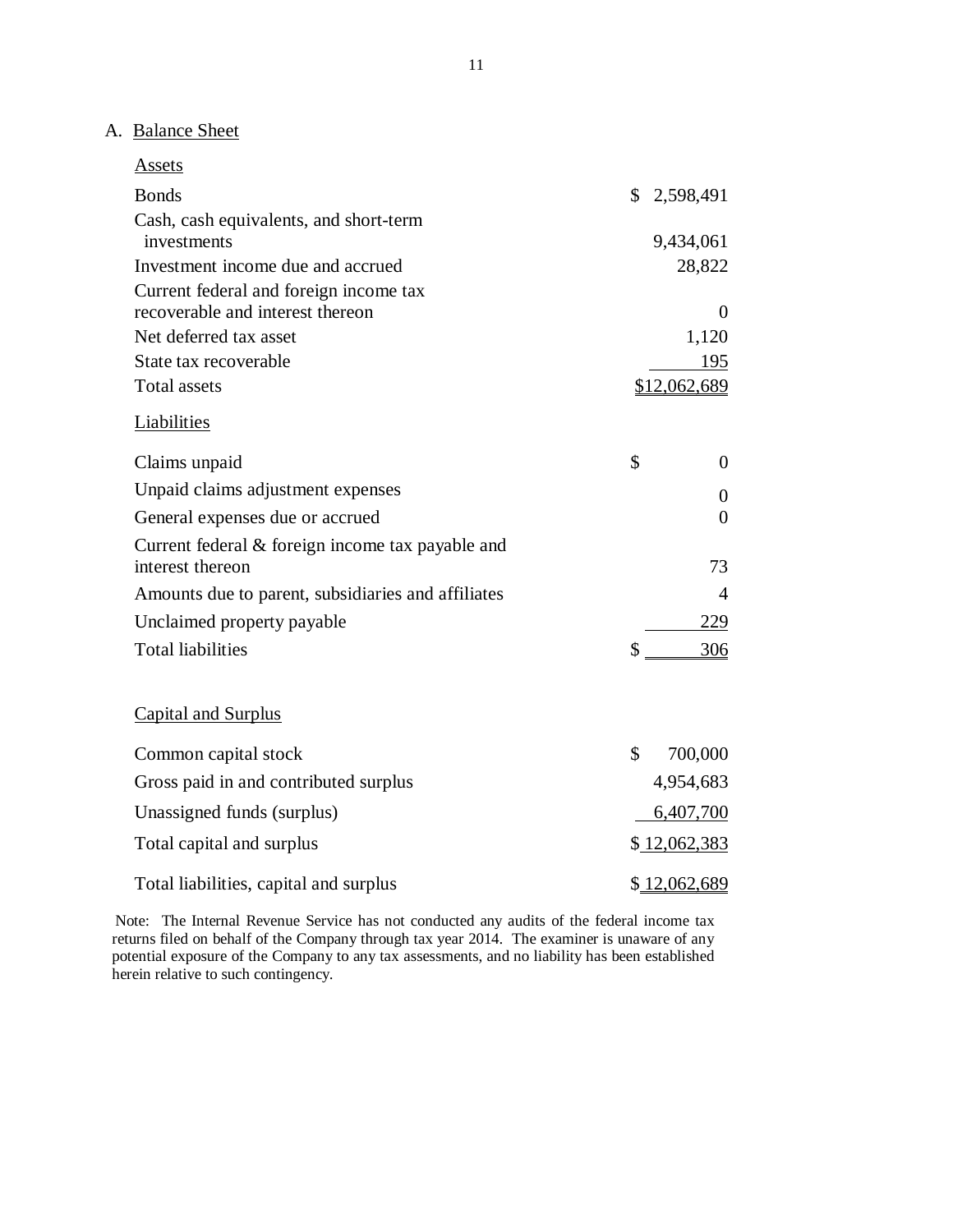#### B. Statement of Revenue and Expenses and Capital and Surplus

Capital and surplus increased \$1,751,680 during the five-year examination period, January

1, 2010 through December 31, 2014, detailed as follows:

| <u>Revenue</u>                         |                |                          |
|----------------------------------------|----------------|--------------------------|
| Net premium income                     | \$<br>(83,519) |                          |
| Total revenue                          |                | \$<br>(83,519)           |
| <b>Expenses</b>                        |                |                          |
| Hospital/medical benefits              | \$(1,371,122)  |                          |
| Emergency room and out-of-area         | (128,093)      |                          |
| Prescription drugs                     | 2,707          |                          |
| Claims adjustment expenses             | (193, 393)     |                          |
| General administrative expenses        | (816, 463)     |                          |
| Total expenses                         |                | $$$ (2,506,364)          |
| Net underwriting gain                  |                | \$2,422,845              |
| Net investment income earned           |                | $\mathcal{S}$<br>226,711 |
| Net income before federal income taxes |                | \$<br>2,649,556          |
| Federal income taxes incurred          |                | \$<br>834,327            |
| Net income                             |                | \$1,815,229              |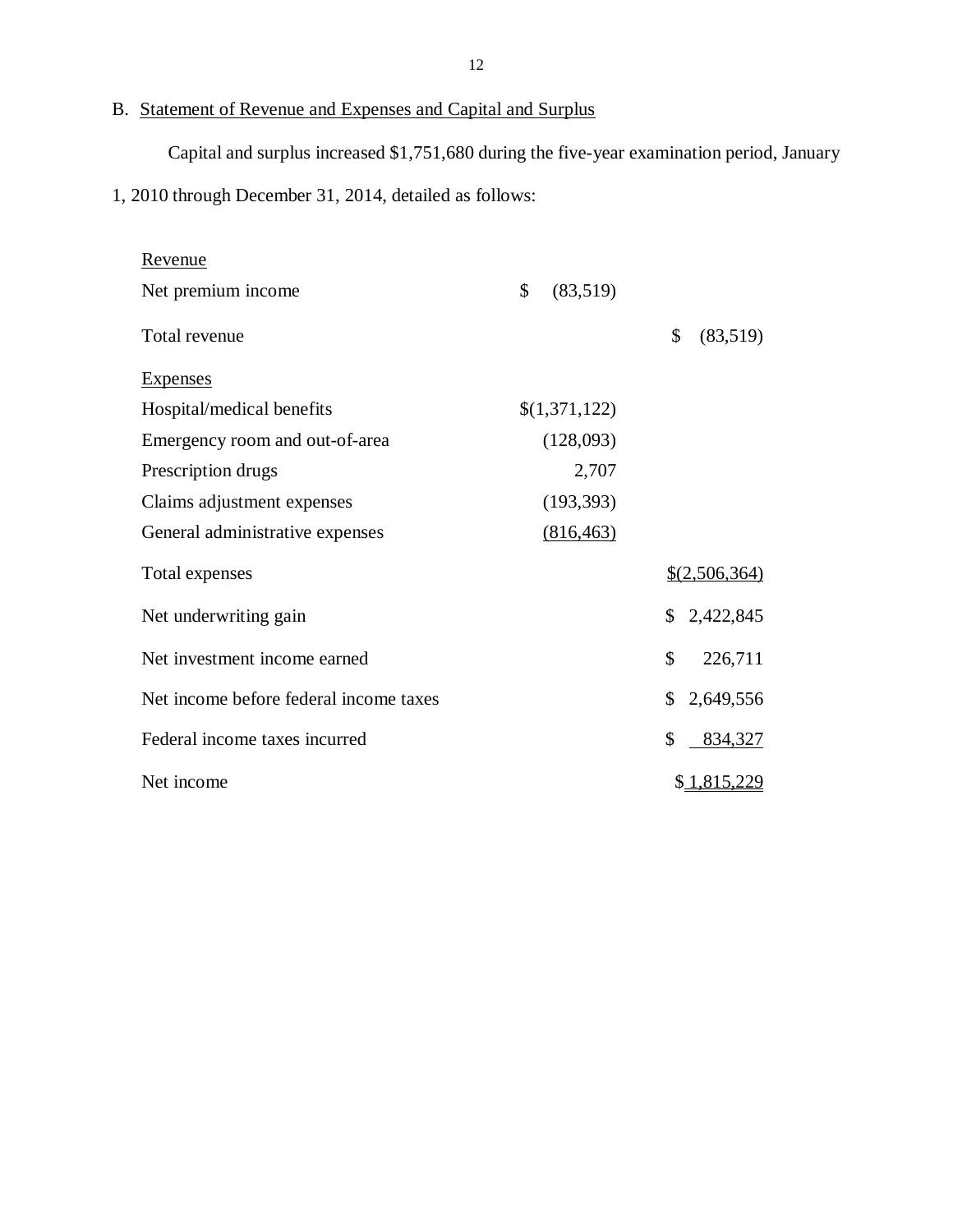#### Changes in Surplus

| Capital and surplus, per report on examination,<br>as of December 31, 2009 | \$10,310,703               |                             |             |
|----------------------------------------------------------------------------|----------------------------|-----------------------------|-------------|
|                                                                            | Gains in<br><b>Surplus</b> | Losses in<br><b>Surplus</b> |             |
| Net income                                                                 | \$1,815,229                |                             |             |
| Change in net deferred<br>income tax                                       |                            | \$(124,682)                 |             |
| Change in non-admitted<br>assets                                           | 77,657                     |                             |             |
| Aggregate write-ins for gains or<br>(losses) in surplus                    |                            | (16, 524)                   |             |
| Net change in surplus                                                      |                            |                             | \$1,751,680 |
| Capital and surplus, per report on examination,<br>as of December 31, 2014 | \$12,062,383               |                             |             |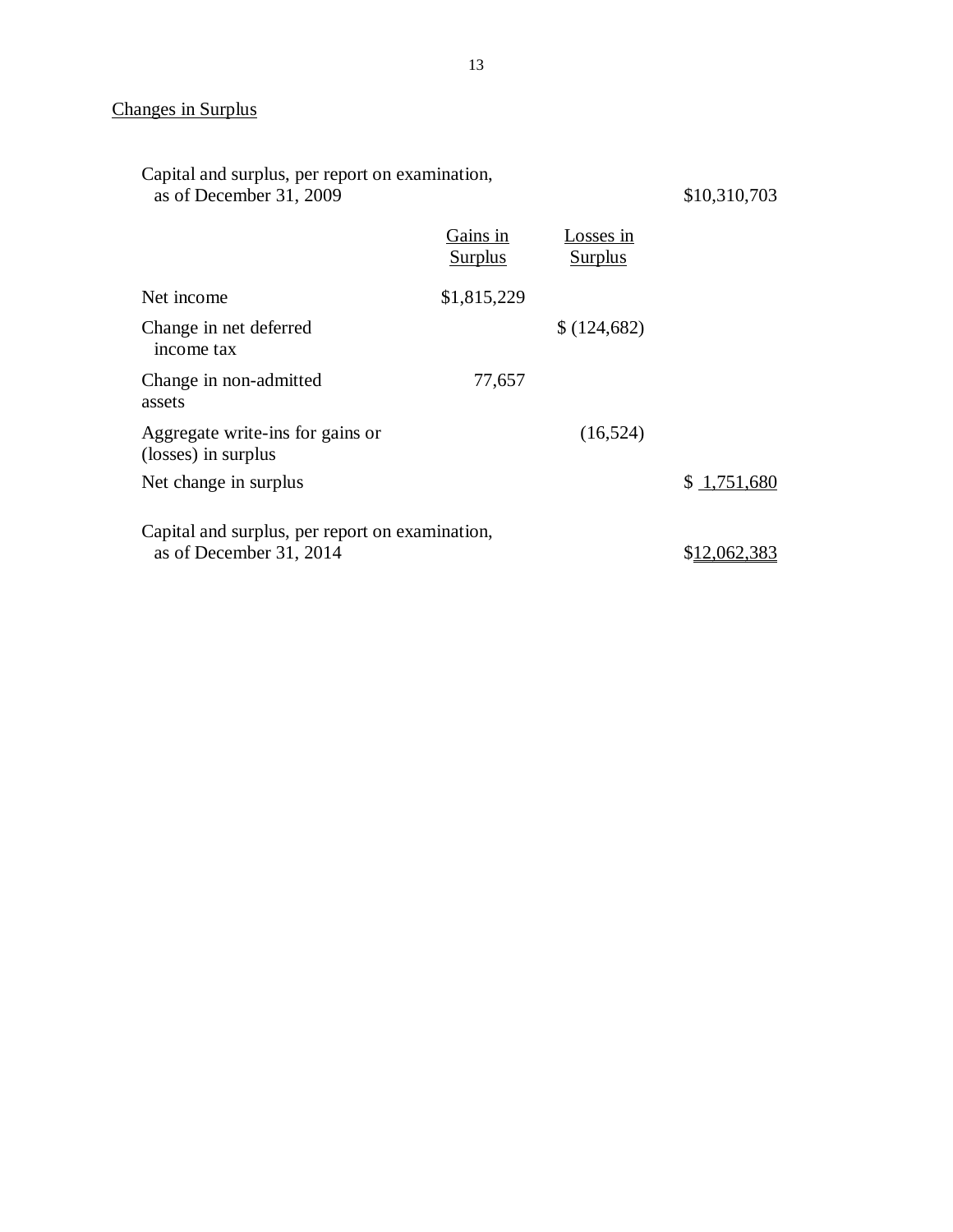#### **4. SUBSEQUENT EVENTS**

<span id="page-15-0"></span> The Company has no active insurance business. WMG attempted to sell the Company with the assistance of a consulting broker during 2014 and 2015. The Company is in discussion with the Department with regard to its future operations.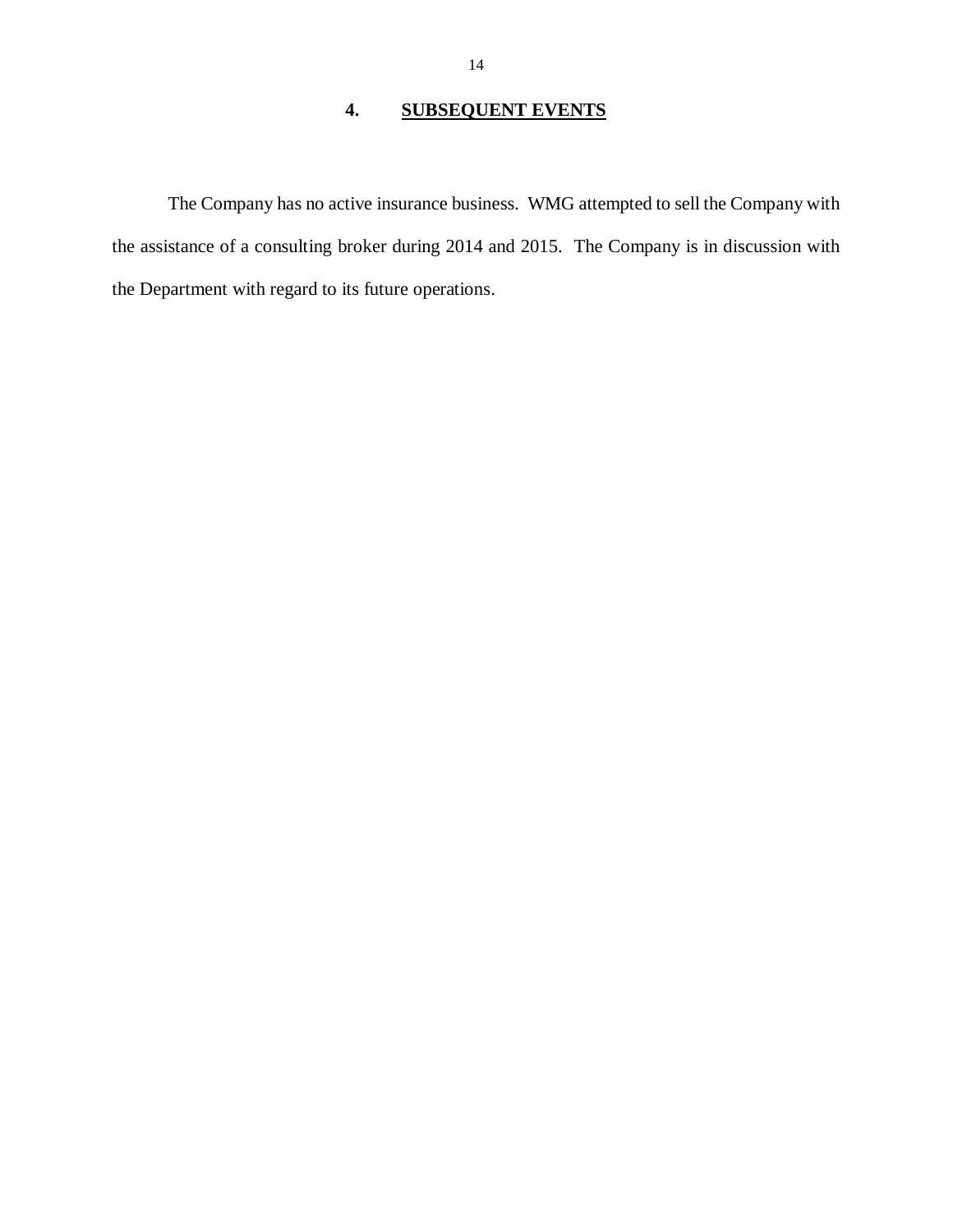<span id="page-16-0"></span> The prior report on examination, as of December 31, 2009, contained the following comments and recommendations (page number refers to the prior report on examination):

### **ITEM NO.**

#### PAGE NO.

#### Management and Controls

1. Board constitution in order to ensure a knowledgeable and effective Board of Directors. It is further recommended that the Company maintain the proper number of directors in accordance with its By-It is recommended that the Company maintain stability within its  $\frac{7}{10}$ Laws.

 *The Company has complied with this recommendation.* 

2. established within its By-Laws. It is recommended that the Board meet each year by the date 8

 *The Company has complied with this recommendation.* 

3. on at least a quarterly basis during each calendar year. It is recommended that the Board of Directors hold Board meetings 8

 *The Company has not complied with this recommendation.* 

 $\overline{4}$  or authorize the Company's investment activity in compliance with the requirements of Section 1411(a) of the New York Insurance It is recommended that the Company's Board of Directors approve 9 Law.

 *The Company has complied with this recommendation.*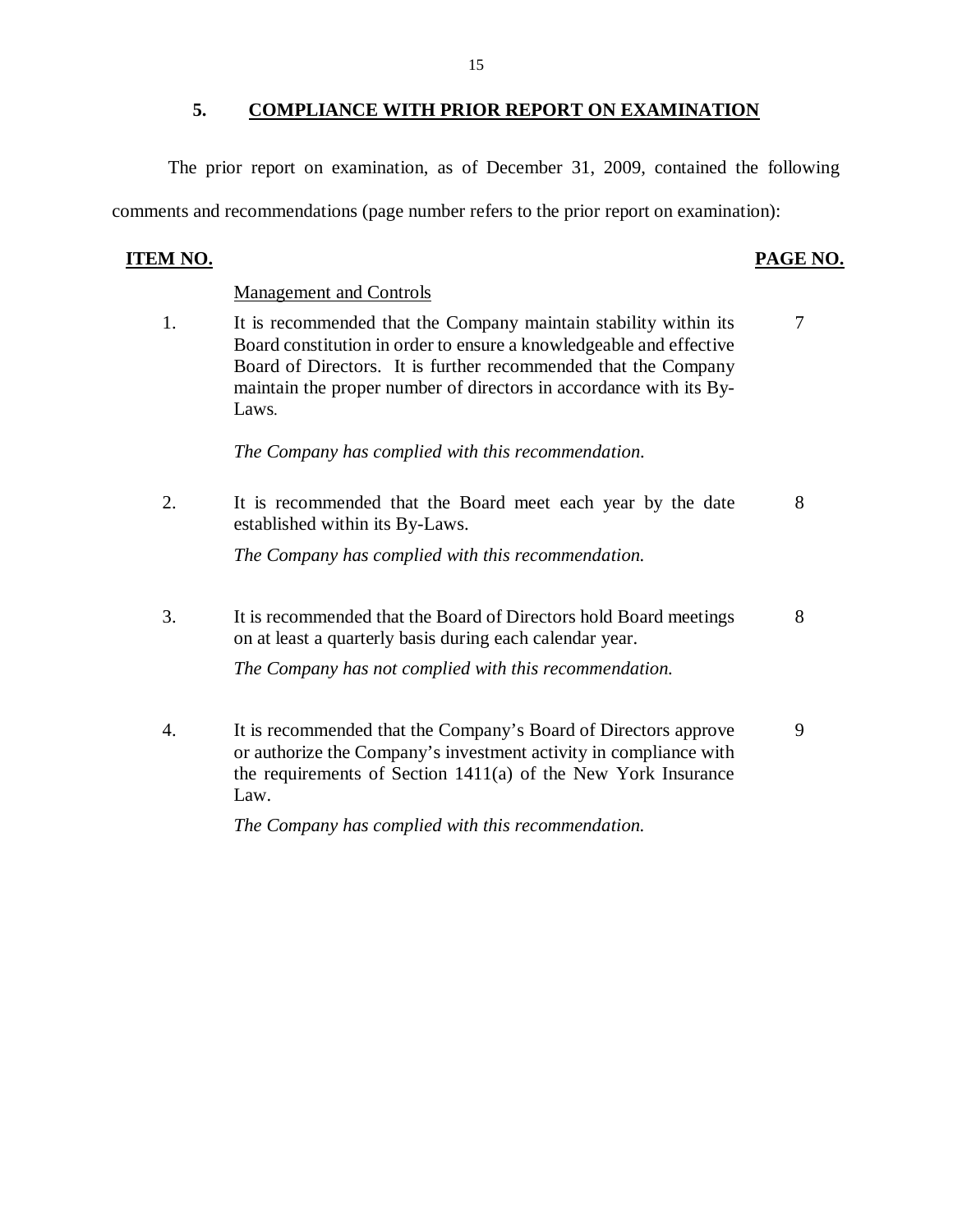### Territory and Plan of Operation

 5. Effective January 1, 2010, the Company discontinued its sole line 10 of business, and as of such date did not renew coverage for existing members and discontinued accepting new members. As a result, the Superintendent of Insurance has the authority, under the above cited Law, to apply for an order directing him to rehabilitate the Company. The Company is in discussion with the Department with regard to its future operations.

> *The Company is in discussion with the Department with regard to its future operations.*

#### Holding Company System

6. Department Regulation No. 30 and Section 1.5 of its Management Services Agreement and reconcile its allocated expenses on a quarterly basis to reflect the actual costs of operation and abide by the Health Annual Statement Instructions regarding such item. It is recommended that the Company comply with Part 106.7 of 13

 *The Company has complied with this recommendation.* 

7. with the Department in compliance with the requirements of Section 2112(b) of the New York Insurance Law. It is recommended that the Company file its appointment of agents 20

> *This recommendation is not applicable, given that the Company had no active business during the examination period.*

### Record Retention

 8. It is recommended that WHINY comply with the requirements of 20 Part 243.2(b)(8) of Department Regulation No. 152 by maintaining copies of the agents' and brokers' licenses and appointment forms with its records.

> *This recommendation is not applicable, given that the Company had no business during the examination period.*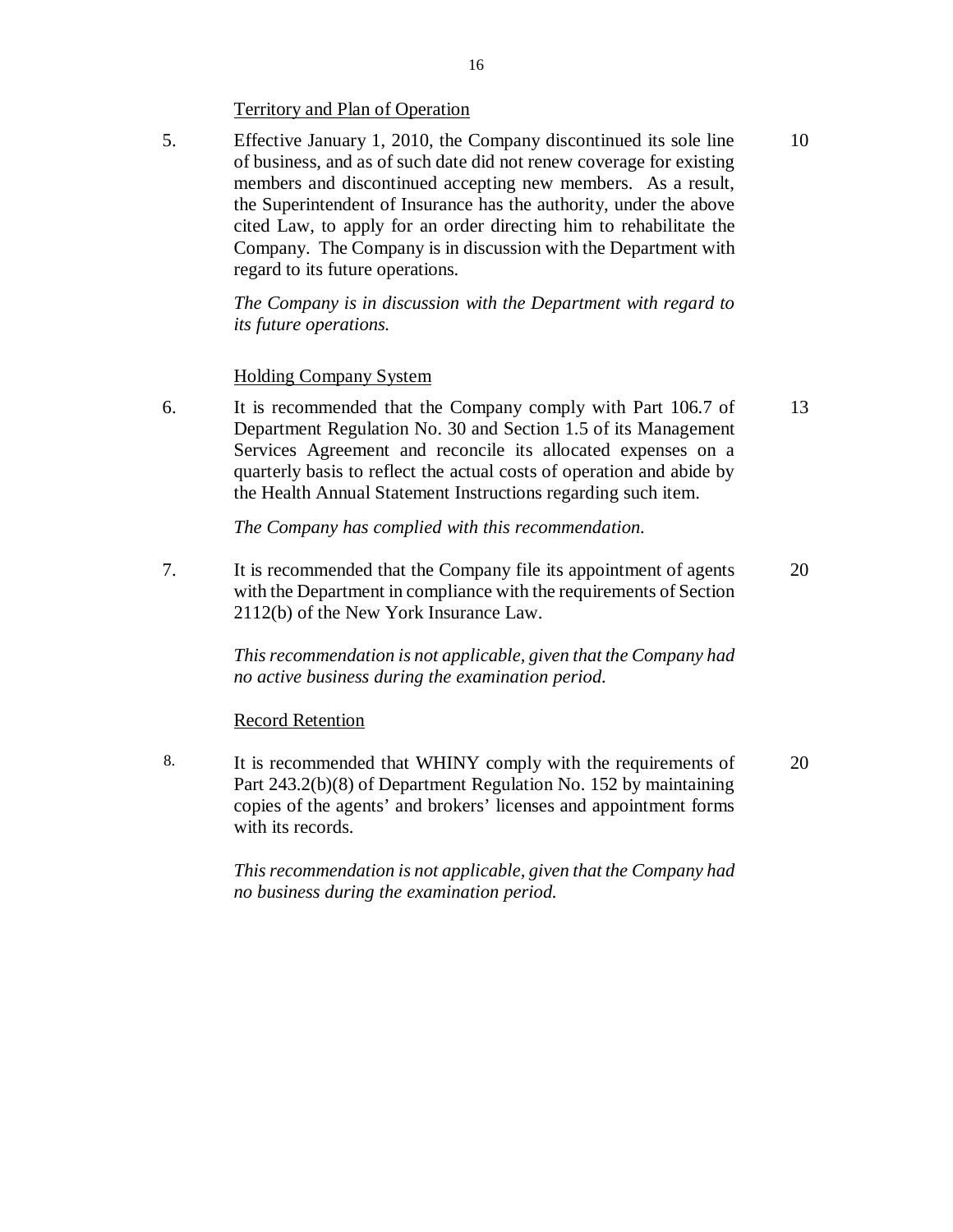#### **6. SUMMARY OF COMMENTS AND RECOMMENDATIONS**

### **PAGE NO. PAGE NO.**

7

#### Corporate Governance A.

 It is recommended that the Company and its board of directors comply with the requirements of Section 312(b) of the New York Insurance Law. 6

#### Territory and Plan of Operation B.

 Effective January 1, 2010, the Company discontinued its sole line of business, and as of such date did not renew coverage for existing members and discontinued accepting new members. As a result, the Superintendent of Financial Services has the authority, under the above cited Law, to apply for an order directing her to rehabilitate the Company. The Company is in discussion with the Department with regard to its future operations.

#### C. Investment

 i. It is recommended that the Company comply with Section 1409 of the NYIL and invest no more than ten percent of its admitted assets in any one institution. 10

 It is noted that the Company complied with this recommendation as of June 30, 2015.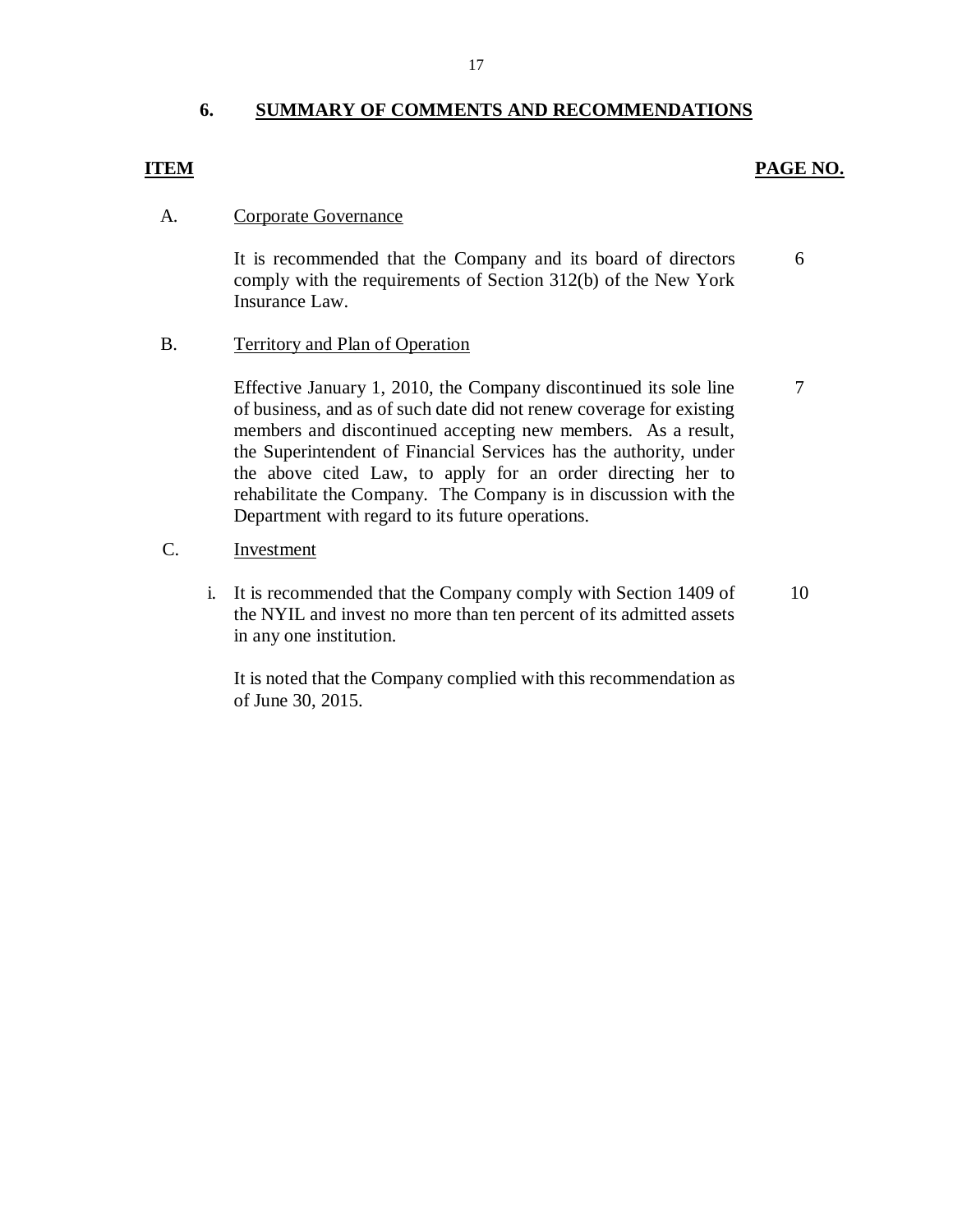Respectfully submitted,

 $/S/\sim$ 

 Bruce Borofsky Supervising Insurance Examiner

STATE OF NEW YORK ) COUNTY OF NEW YORK) ) SS  $\overline{)}$ 

 **Bruce Borofsky,** being duly sworn, deposes and says that the foregoing report submitted by him is true to the best of his knowledge and belief.

> $\frac{1}{\sqrt{S}}$ Bruce Borofsky

 Subscribed and sworn to before me this  $\_\_\_\_\_$  day of  $\_\_\_\_$  2017.